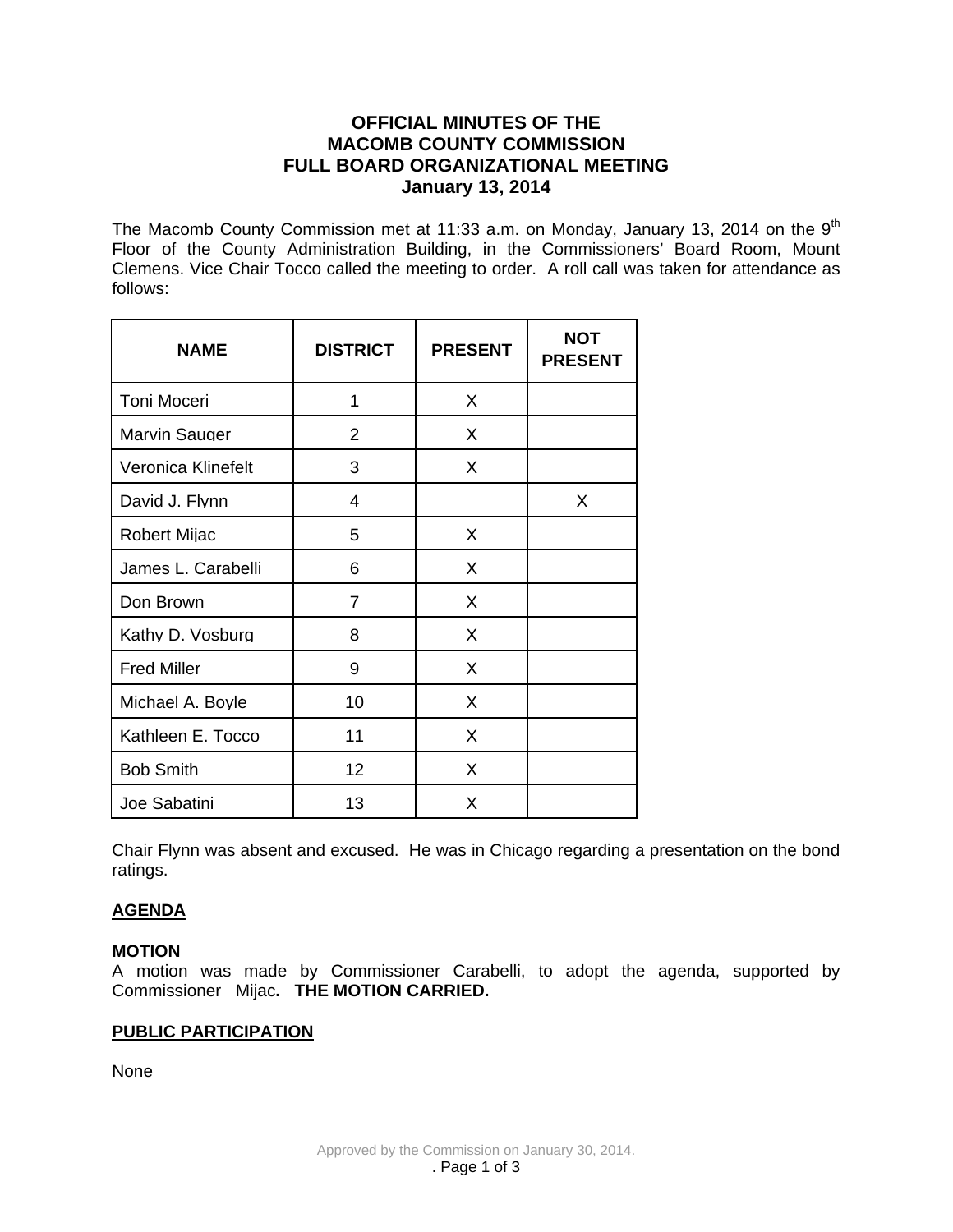# **ELECTION OF OFFICERS:**

## **VICE-CHAIR**

Vice Chair Tocco called for nominations for Vice-Chair.

#### **NOMINATION**

Commissioner Sauger nominated Commissioner Tocco.

### **MOTION**

A motion was made by Commissioner Carabelli to close elections and cast a unanimous ballot for Commissioner Tocco, supported by Commissioner Smith. **THE MOTION CARRIED.**

### **R14-001 COMMISSIONER TOCCO WAS ELECTED VICE-CHAIR ONE YEAR TERM ENDING DECEMBER 31, 2014.**

### **SERGEANT-AT-ARMS**

Vice Chair Tocco called for nominations for Sergeant-at-Arms.

### **NOMINATION**

Commissioner Klinefelt nominated Commissioner Boyle, supported by Commissioner Sauger.

# **R14-002 COMMISSIONER BOYLE WAS ELECTED SERGEANT-AT-ARMS ONE YEAR TERM ENDING DECEMBER 31, 2014.**

#### **NEW BUSINESS**

None

# **PUBLIC PARTICIPATION**

None